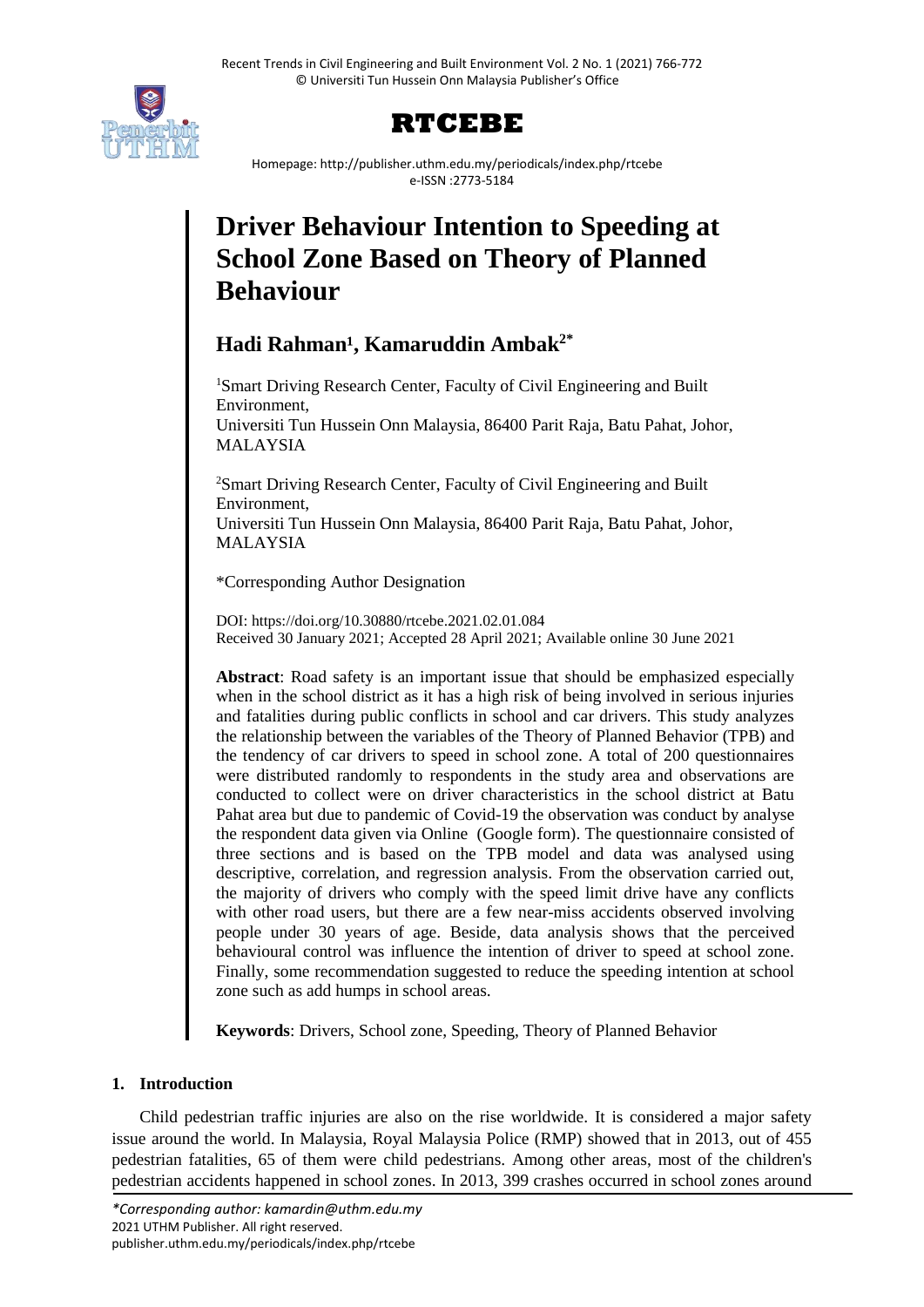Malaysia with a total of 243 school children aged 6 to 20 years are injured and 60 children died in the road crashes in the this areas. While, previous study have tended to focus on child behaviour, epidemiology of the child pedestrian crashes, and more upon engineering aspects of school zone areas, such as the built environment of a school zone [1], seldom do researchers examine psychosocial factors that affect road user actions other than child activity in school areas , specifically motorcyclists and drivers.

#### 1.1 School Zone Speed Limit

The 15th percentile and 85th percentile speeds are widely used as a cut-off point for traffic speed limits. The 15th percentile and 85th percentile of the over served speed distribution are the most common approach used to calculate the operating speed which in turn is used as a guide to set the speed limit. In situations where 85th percentile speed is too high for the prevailing conditions, engineering techniques or traffic calming measure could be used to lower vehicle speeds [2]. School areas have high levels of pedestrian activity that are particularly vulnerable in the event of a crash. In many cases, child pedestrian crashes are often the result of child behaviour, the road environments and driver behaviour [1]. However, current evidence suggested that, somewhat surprisingly, noncompliance with the school zone speed limit (SZSL) is a dominant behaviour among vehicle user [3]. This finding cause concern as evidence suggests that a driver who drives more than 25km/hr is more likely to cause severe injury to a pedestrian especially child [4]. Furthermore, young child pedestrians are known to have a lack of skills in dealing with traffic situations compared with the older children and adult pedestrians [5]. Consequently, they may act unsafely when using the road as a pedestrian.

#### 1.2 Situational Factors

Behaviour itself is a dynamic analysis construct. In accordance to Forward [6], the level of behaviour control may well be affected by both external and internal factors. Internal factors relate to the individual's attitude and temperament, whereas external factors relate to the capacity of other people or circumstances to affect power, such as time, motivation, reliance on other people's cooperation, etc., which contributes to behavioural purpose and actual behaviour. Further, in study by Forward [6] indicated that driver belief they are safer driver if they followed the flow of the traffic. With concern of pedestrian, previous studies have found that the presence of pedestrian affects the driver speed choice when approaching zebra crossing [7]. A study by N. Hidayati [8] on the speed behaviour on school zone concluded that the implementation of safety management scheme at school zone is neglected by the road users. In fact, people are unable to reach the speed limit, combined with a lack of public knowledge, which is the explanation for the failure of implementation.

#### 1.3 Theory of Planned Behaviour (TPB)

Explaining human volitional behaviour is a challenging task due to its ambiguity, since the action is not defined. The theory of planned behaviour (TPB) [9] is the most influence and useful model in predicting the social intentional behaviours [10]. Many problems and issues regarding to the societies behaviour have been analyse using theory of planned behaviour as it is widely cited by the researchers [11].

### **2. Materials and Methods**

The study focuses on the driver behavior intention to speed at school zone based on the Theory of Planned Behaviour (TPB).

#### 2.1 Materials

767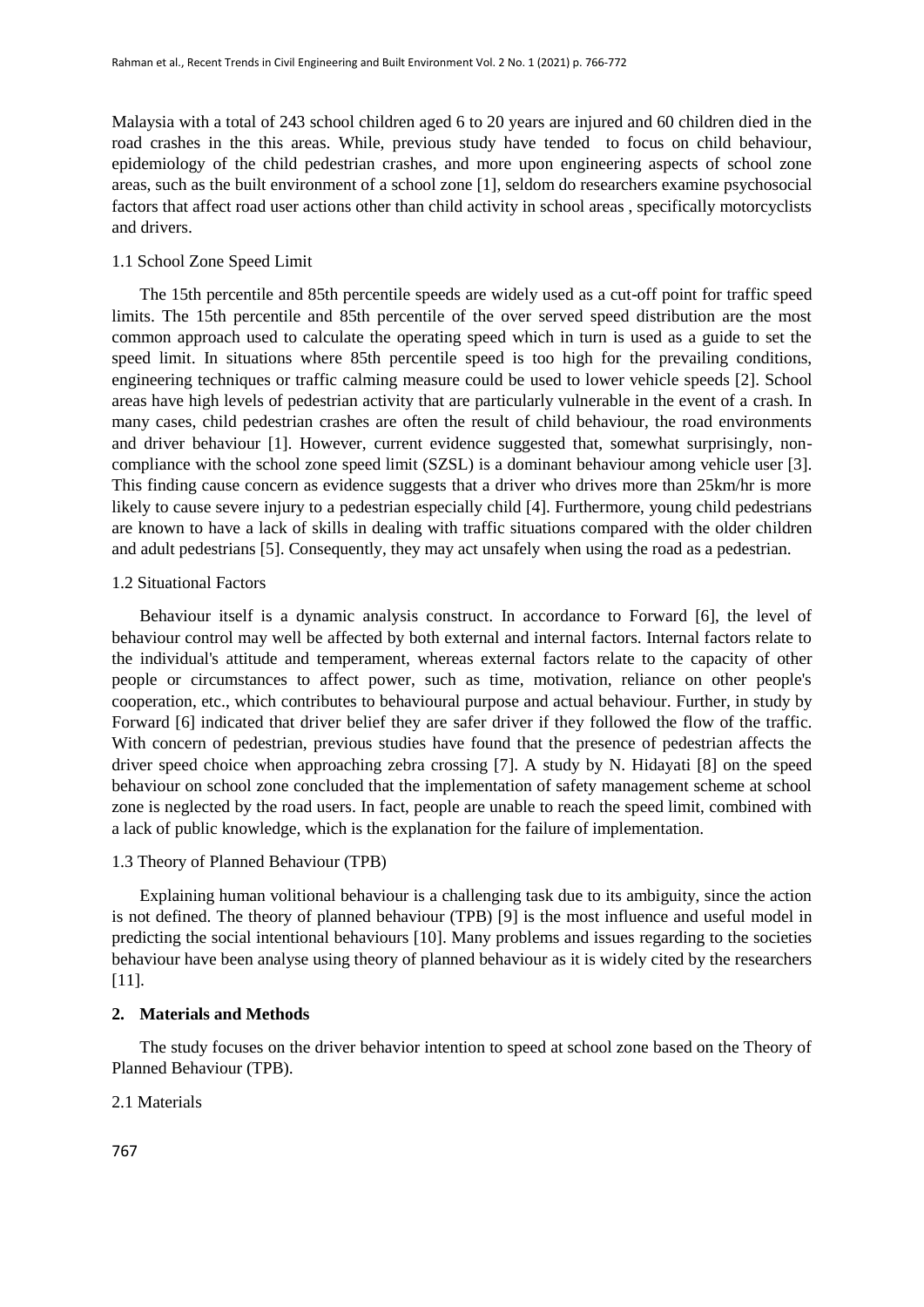This study uses a questionnaire as a research tool to collect data. The survey form used was designed and formed based on TPB components. This questionnaire has been divided into 3 parts. Likert scale was used for respondents to answer the survey questions. Scale 1 to 5 is a measurement scale for respondents to the questions posed. The format, wording and structure of the questions in the questionnaire should be considered before the questionnaire is distributed to ensure the reliability and sustained engagement of the respondents [12]. Part of the questionnaire are following as:

- Part 1: Demographic information
- Part 2: Respondent's experience
- Part 3: Respondent's opinion of quality safety at school area

#### 2.2 Methods

Before the questionnaire was distributed randomly to the respondents, the validity, reliability and acceptability of the question in the questionnaire should be measured and checked before the questionnaire is distributed at random to the respondents. Pilot research also named in preparation for full-scale analysis as feasibility studies in small-scale version. The pilot study will allow the researchers to recognize the questionnaires' weakness and can remove questions that are misleading to the study target. For this pilot study the coefficients of Cronbach's Alpha were used to determine the internal accuracy of the queries. The alpha coefficients can be 0-1. The alpha coefficients that exceed 0.7 considered acceptable [13].

There were samples of 30 questionnaires distributed through google form to the respondents for performing pilot test. Any ambiguities from the questionnaires asked by the respondents jotted down for the purpose being redesigned. The questionnaires improvised to make it clearer and easier for the respondents to understand. From the questionnaires answered by 30 respondents, the data analysed and the result for the items in Section A and B obtained. The Alpha Cronbach coefficient for Section B is 0.920 and is considered good internal consistency. For Section C, the Alpha Cronbach coefficient is 0.830, considered acceptable. All the items in Section B and C are suitable for this study.Next, the actual study was done by distributing 200 questionnaires in the study area.

#### 2.3 Equations

Below is the equation used to determine the relationship between TPB components:

$$
Y = \beta_0 + \beta_1 X_1 + \beta_2 X_2 + \dots + \beta_n X_n \qquad Eq. 1
$$

Where;

|                                    | $=$ Dependent variable (Intention and Behaviour)                     |
|------------------------------------|----------------------------------------------------------------------|
|                                    | $=$ Independent variable (Attitude, Subjective Norm,                 |
| $X_1, X_2, \ldots, X_n$            | Perceived Behavioural Control)                                       |
| $\beta_0, \beta_1, \beta_2\beta_n$ | $=$ coefficients or regression of independent variables in the study |

#### **3. Results and Discussion**

#### 3.1 Descriptive Analysis

Based on the study data obtained through 200 respondents, 65.5 % of the respondent were female and another 34.5% of the respondent were male. The highest average age of respondents is between 21 to 25 years with 49.5% (99 respondents) compared to other ages. As for the level of education, it is 50.5%, which is 101 respondents with Degree holders and followed by diploma holders of 50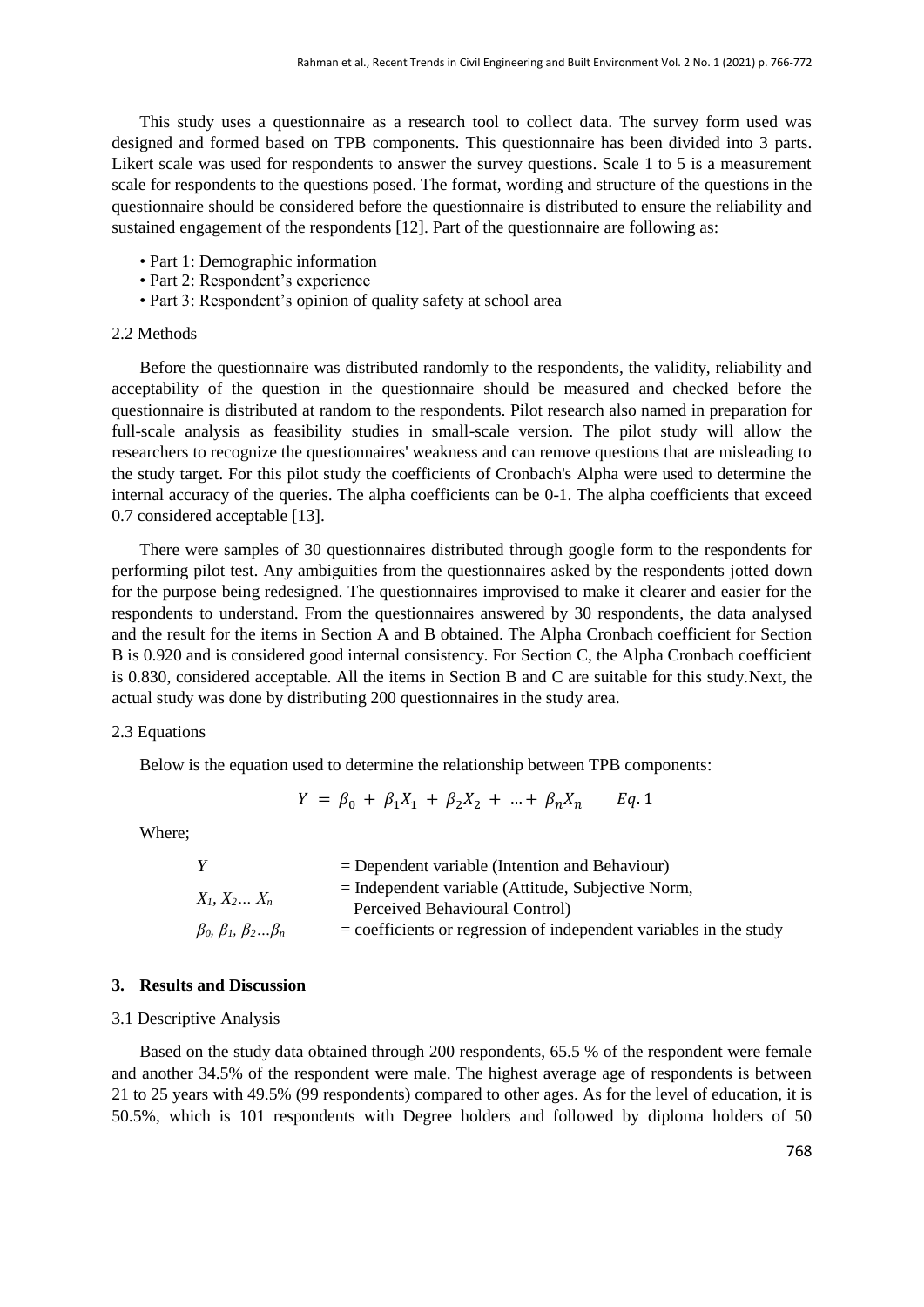respondents (25%). The results of the study also show 49.5% (99 respondents) are student category is a higher percentage, 19.5% (39 respondents) are government sector, and 17.5% (35 respondent) are in private sector. More than half of the respondents are from other district that is, 127 respondents (63.5%) and only 36% (73 respondents) are from Johor district. About 57.5% of respondents have a car and 42% of respondents don't have their own car. The highest license type is D license with 78.5% (157 respondents) compare to P license with 10.5% (21 respondents). About 22 respondents are no license which gave a percentage of 11.0%. The highest driving experience is 2-5 years with 34% (68 respondents).

| <b>Item</b>            | <b>Frequency</b> | Percentage |  |
|------------------------|------------------|------------|--|
|                        | (n)              | (%)        |  |
| <b>Gender</b>          |                  |            |  |
| Male                   | 69               | 34.5       |  |
| Female                 | 131              | 65.5       |  |
| Age                    |                  |            |  |
| 20 years old and below | 28               | 14         |  |
| 21-25 years old        | 99<br>49.5       |            |  |
| 26-30 years old        | 15               | 7.5        |  |
| 31 to 40 years old     | 25               | 12.5       |  |
| 41 years old and above | 33               | 16.5       |  |
| <b>Education Level</b> |                  |            |  |
| Primary School         | 1                | 0.5        |  |
| Secondary School       | 19               | 9.5        |  |
| STPM/Sijil/Diploma     | 50               | 25         |  |
| Degree                 | 101              | 50.5       |  |
| Master/PHD             | 29               | 14.5       |  |
| Occupation             |                  |            |  |
| Government             | 39               | 19.5       |  |
| Private                | 35               | 17.5       |  |
| Self-Employed          | 11               | 5.5        |  |
| Student                | 99               | 49.5       |  |
| Unemployed             | 16               | 8.0        |  |
| <b>Living Place</b>    |                  |            |  |
| <b>Johor District</b>  | 73               | 36.5       |  |
| <b>Others District</b> | 127              | 63.5       |  |
| <b>Car Status</b>      |                  |            |  |
| Yes                    | 115              | 57.5       |  |
| N <sub>o</sub>         | 85               | 42.5       |  |
| <b>License Type</b>    |                  |            |  |
| D                      | 157              | 78.5       |  |
| $\overline{P}$         | 21               | 10.5       |  |
| No License             | 22               | 11.0       |  |

| Table 1: Respondent demographic |  |  |  |  |  |  |
|---------------------------------|--|--|--|--|--|--|
|---------------------------------|--|--|--|--|--|--|

Demographic Analysis shows that the percentage of female respondents is higher than that of male respondents and students are the majority of respondents. Students can be made up of primary, secondary, college and university students.

Table 2 shows driving experience period below 2 years and 6-10years which are 29.5% (59 respondents) and 23.5% (47 respondents). The least driving experience is 10 years and above with 26 respondents that gave percentage of 13%. Based on data collection total 65.5% (131 respondents)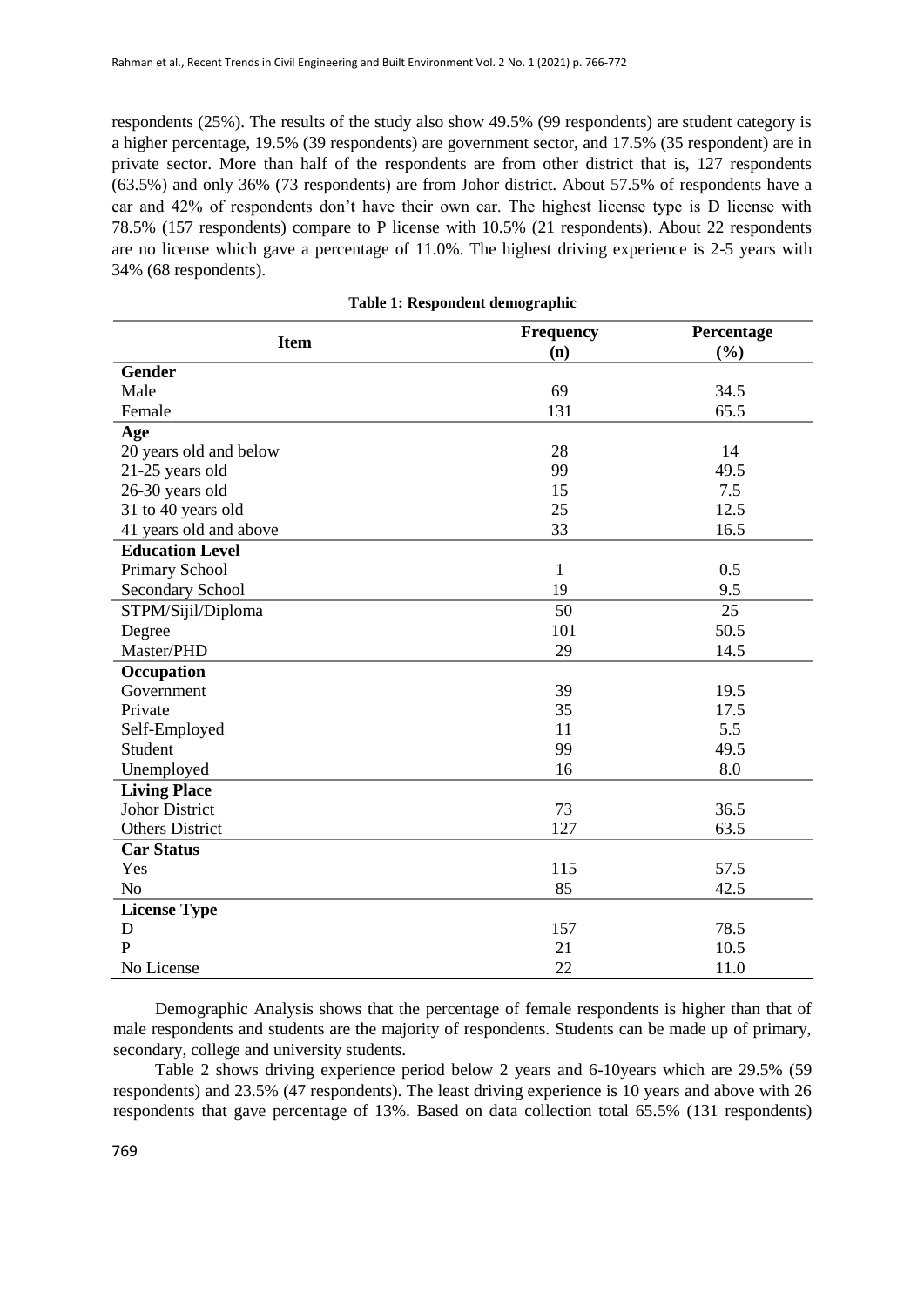have experience or almost experience accidents during driving. Besides, there are 75 respondents never have experience or almost experience accidents during driving that gave percentage of 34.5%.. Next, 1.5% (3 respondents) never heard/ seen news of road accidents caused by driver. Meanwhile most of the respondents have heard/ seen news of road accidents caused by driver by 98.5% (197 respondents).

| <b>Item</b>                                                        | <b>Frequency</b><br>(n) | Percentage<br>$(\%)$ |
|--------------------------------------------------------------------|-------------------------|----------------------|
| <b>Driving Experience Period</b>                                   |                         |                      |
| <b>Below 2 Years</b>                                               | 59                      | 29.5                 |
| 2-5 Years                                                          | 68                      | 34.0                 |
| 6-10 Years                                                         | 47                      | 23.5                 |
| 10 Years and above                                                 | 26                      | 13.0                 |
| <b>Accidents while Driving</b>                                     |                         |                      |
| <b>Yes</b>                                                         | 131                     | 65.5                 |
| N <sub>0</sub>                                                     | 69                      | 34.5                 |
| <b>Heard/Seen News of Road Accidents cause by</b><br><b>Driver</b> |                         |                      |
| Yes                                                                | 97                      | 98.5                 |
| No                                                                 | 3                       | 1.5                  |

|  | <b>Table 2: Respondent experience</b> |  |
|--|---------------------------------------|--|
|--|---------------------------------------|--|

Based on the respondent's experience, most of the respondents have involved or almost involved in any accidents while driving. The school zone safety provided in Batu Pahat areas are not below the standard of satisfaction of the driver that driving at school area.

Figure 1 shows the whole relationship of Theory of Planned Behaviour. Percieved Behavioral Control influence the behavior of driver to speeding at school zone.



**Figure 1: Structural model of tpb for driver behaviour intention to speed at school zone based on theory of planned behaviour**

Previous study by Patrick De Pelsmacker [14] shows the impact of PBC will probably be more important if the behavior is not 'new', but based on experience. driver's speed selection behaviors are related to perceived control and intention towards the use of advanced vehicle safety systems.

## **4. Conclusion**

Most of the drivers who comply with the speed limit drive with any conflicts with other road user, but there are a few near miss accidents observed involving the people age below 30 years old. From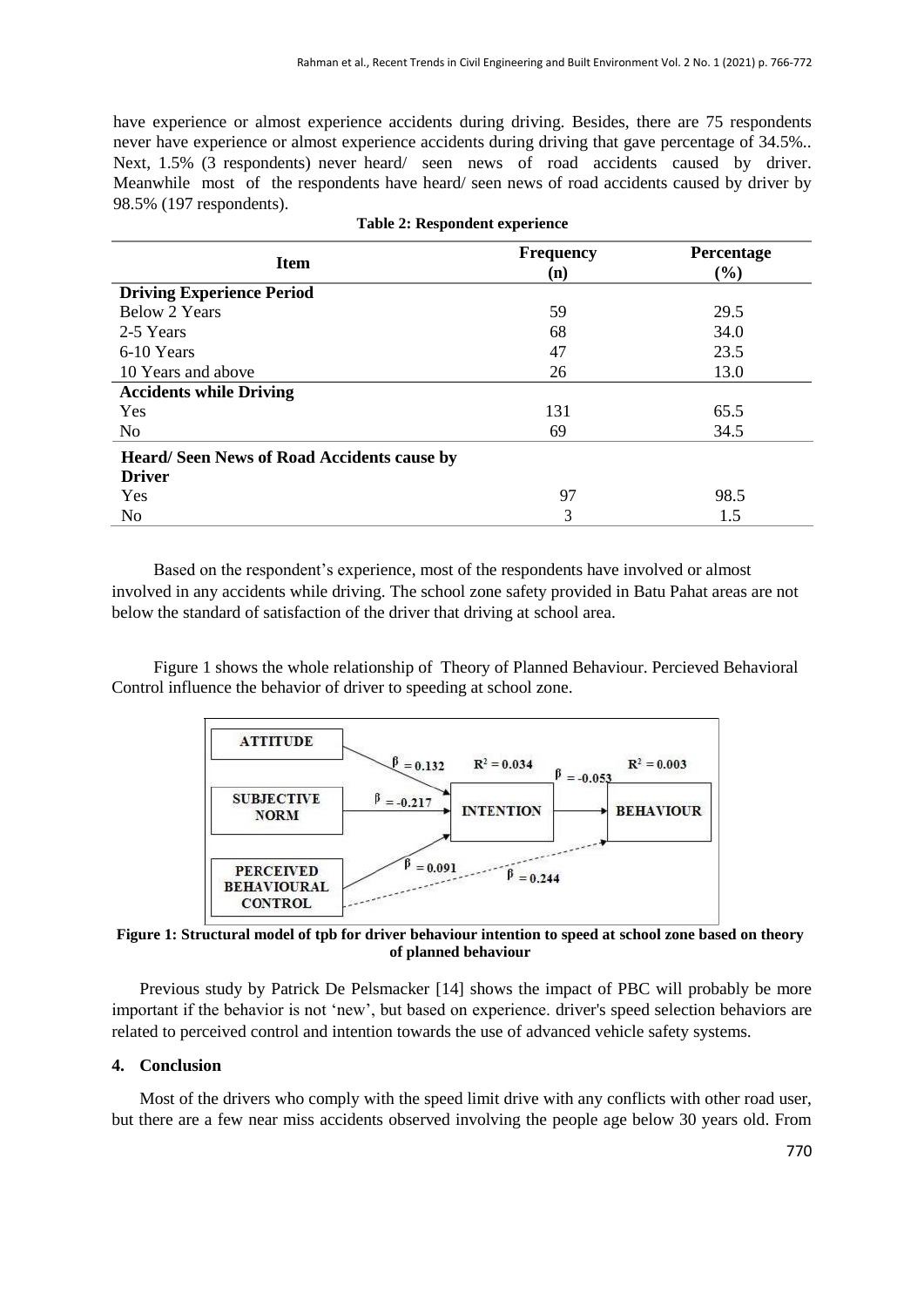the analysis, the factor that influenced driver to perform behaviour (Intention) is Perceived Behavioural Control (PBC). The Intention gives impact and factor towards observable response by the individual (Behaviour). In conclusion, the entire objectives of the study are achieved and discussed in previous chapter. The findings from this study may be used for further study and the appropriate steps should be taken by any of the relevant parties to improve the deficiencies identified regarding the speeding behaviour in this study.

## **Acknowledgement**

The authors would like to thanks Universiti Tun Hussein Onn Malaysia (UTHM) for funding this study under the Smart Driving Research Center (SDRC), Faculty of Civil Engineering and Build Environment for support and providing facilities to accomplish the study.

## **References**

- [1] Rothman, L., Buliung, R., Macarthur, C., To, T., & Howard, A. (2014). Walking and child pedestrian injury: a systematic review of buit environment correlates of safe walking. Injury Prevention, 20(1), 41-49.
- [2] Jabatan Kerja Raya. (2016). Guidelines for the Selection of Speed Limit NTJ 34/2016. Jabatan Keselamatan Jalan Raya (JKJR), Kementerian Kerja Raya Malaysia.
- [3] Ellison, A. B., Greaves, S. P., & Daniels, R. (2011). Speeding Behaviour in School Zones. In Australasian College of Road Safety National Conference, Melbourne,1-2 September 2011.
- [4] G. Veruggio, "The EURON roboethics roadmap," in Proc. Humanoids '06: 6th IEEE-RAS Int. Conf. Humanoid Robots, 2006, pp. 612–617, doi: 10.1109/ICHR.2006.321337. (Example for conference paper or proceedings with doi number)
- [5] Schwebel, D. C., Davis, A. L., & O'Neal, E. E. (2012) Child pedestrian injury: A review of behavioral risks and preventive strategies. American Journal of Lifestyle Medicine, 6(4), 292- 302.
- [6] Forward, S. E. (2009). An assessment of what motivates road violations. Transportation Research Part F: Traffic Psychology and Behaviour, 12(3), 225-234.
- [7] Aronsson, KF & Bang, KL. (2006) Influence on vehicle speed profiles of interactions with other road users. European Transport Conference (ETC). Strasbourg , France, September 2006.
- [8] Jurewics, C., Sobhani, A., Wooley, J., Dutschke, J., & Corben, B. (2016) Exploration of vehicle impact speed-injury severity relationships for application in safer road design. Transportation Research Procedia, 14, 4247-4256.
- [9] Ajzen, I. (1991). The theory of planned behavior. Organizational Behavior and Human Decision Processes, 50(2), 179-211.
- [10] Ajzen, I. (2011). The theory of planned behaviour: reactions and reflections. Psychology and Health, 26(9), 1113 -1127.
- [11] Hasbullah, N., Mahajar, J., & Salleh, M. I. (2014). A Conceptual Framework of Extending the Theory of Planned Behavior: The Role of Service Quality and Trust in the Consumer Cooperatives. International Journal of Business and Social Science, 5(12), 142–148